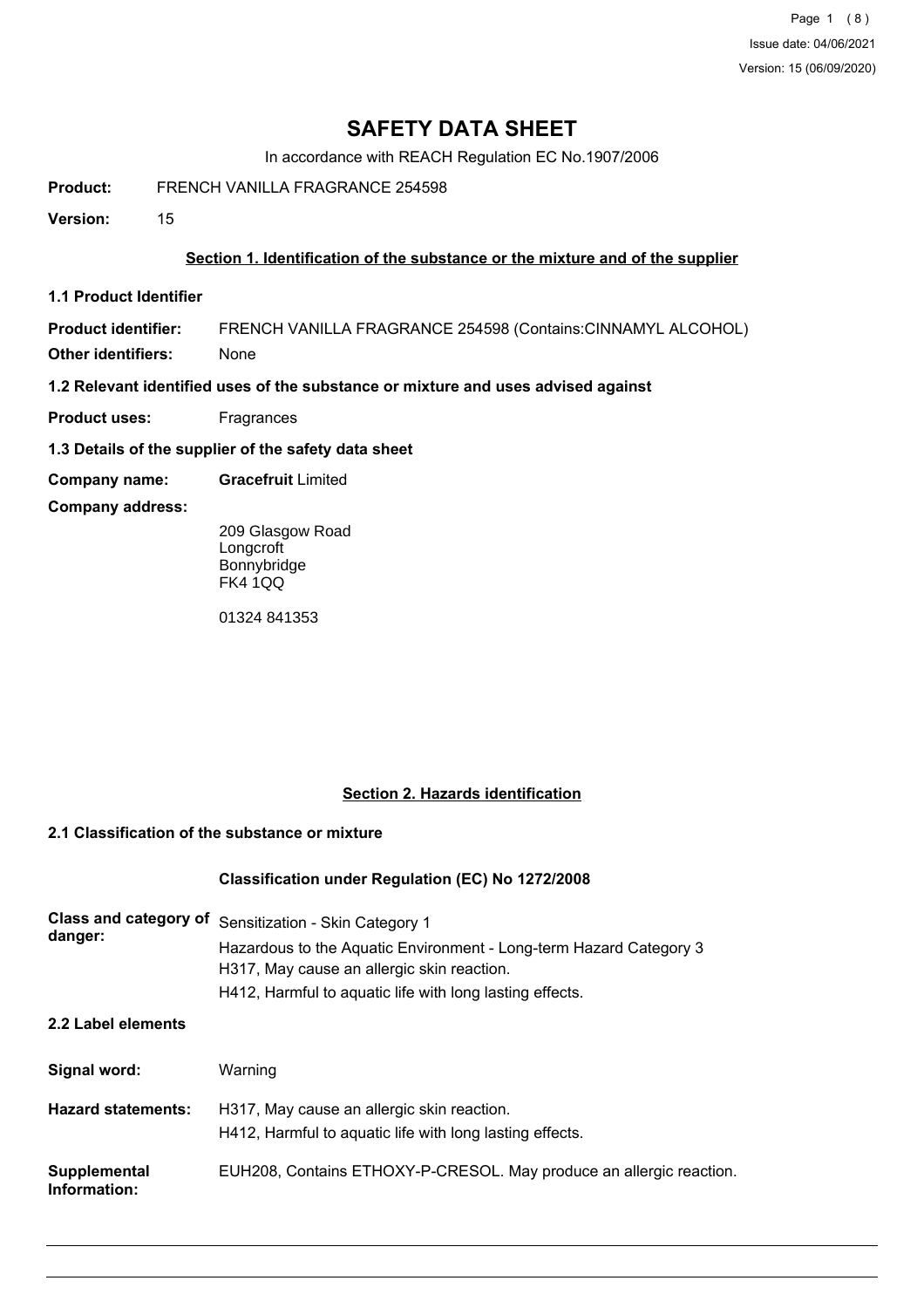Page 2 (8) Issue date: 04/06/2021 Version: 15 (06/09/2020)

# **SAFETY DATA SHEET**

In accordance with REACH Regulation EC No.1907/2006

**Product:** FRENCH VANILLA FRAGRANCE 254598

**Version:** 15

**Precautionary statements:**

P272, Contaminated work clothing should not be allowed out of the workplace. P273, Avoid release to the environment. P280, Wear protective gloves/eye protection/face protection.

P302/352, IF ON SKIN: Wash with plenty of soap and water.

P333/313, If skin irritation or rash occurs: Get medical advice/attention.

P363, Wash contaminated clothing before reuse.

P261, Avoid breathing vapour or dust.

P501, Dispose of contents/container to approved disposal site, in accordance with local regulations.





**Other hazards:** Hydrocarbon Concentration %: 0.000%

# **Section 3. Composition / information on ingredients**

## **3.2 Mixtures**

#### **Contains:**

| <b>Name</b>                                 | <b>CAS</b>                 | EC        | <b>REACH Registration</b><br>No. | $\%$        | <b>Classification for</b><br>(CLP) 1272/2008         |
|---------------------------------------------|----------------------------|-----------|----------------------------------|-------------|------------------------------------------------------|
| <b>IGAMMA</b><br><b>IUNDECALACTONE</b>      | 104-67-6                   | 203-225-4 |                                  | $1 - 5%$    | EH C3:H412.-                                         |
| <b>JANISALDEHYDE</b>                        | 123-11-5                   | 204-602-6 |                                  | $1 - 5%$    | EH C3;H412,-                                         |
| <b>ICINNAMYL ALCOHOL</b>                    | 104-54-1                   | 203-212-3 |                                  | $1 - 5%$    | SCI 2-SS 1B; H315-<br>H317.-                         |
| <b>IOXACYCLOHEXADEC</b><br><b>IEN-2-ONE</b> | 34902-57-3.<br>111879-80-2 | 422-320-3 | 01-0000016883-62-xxxx            | $1 - 5%$    | EH A1-EH C1;H410,-                                   |
| <b>IETHOXY-P-CRESOL</b>                     | 2563-07-7                  | 432-030-9 |                                  | $0.1 - 1\%$ | ATO 4-SCI 2-EDI 1-SS<br>1B;H302-H315-H317-<br>H318.- |

#### **Substances with Community workplace exposure limits:**

| <b>Name</b>       | CAS     | EC        | %       |
|-------------------|---------|-----------|---------|
| DIETHYL PHTHALATE | 84-66-2 | 201-550-6 | 20-<50% |

#### **Substances that are persistent, bioaccumulative and toxic or very persistent and very bioaccumulative, greater than 0.1%:**

Not Applicable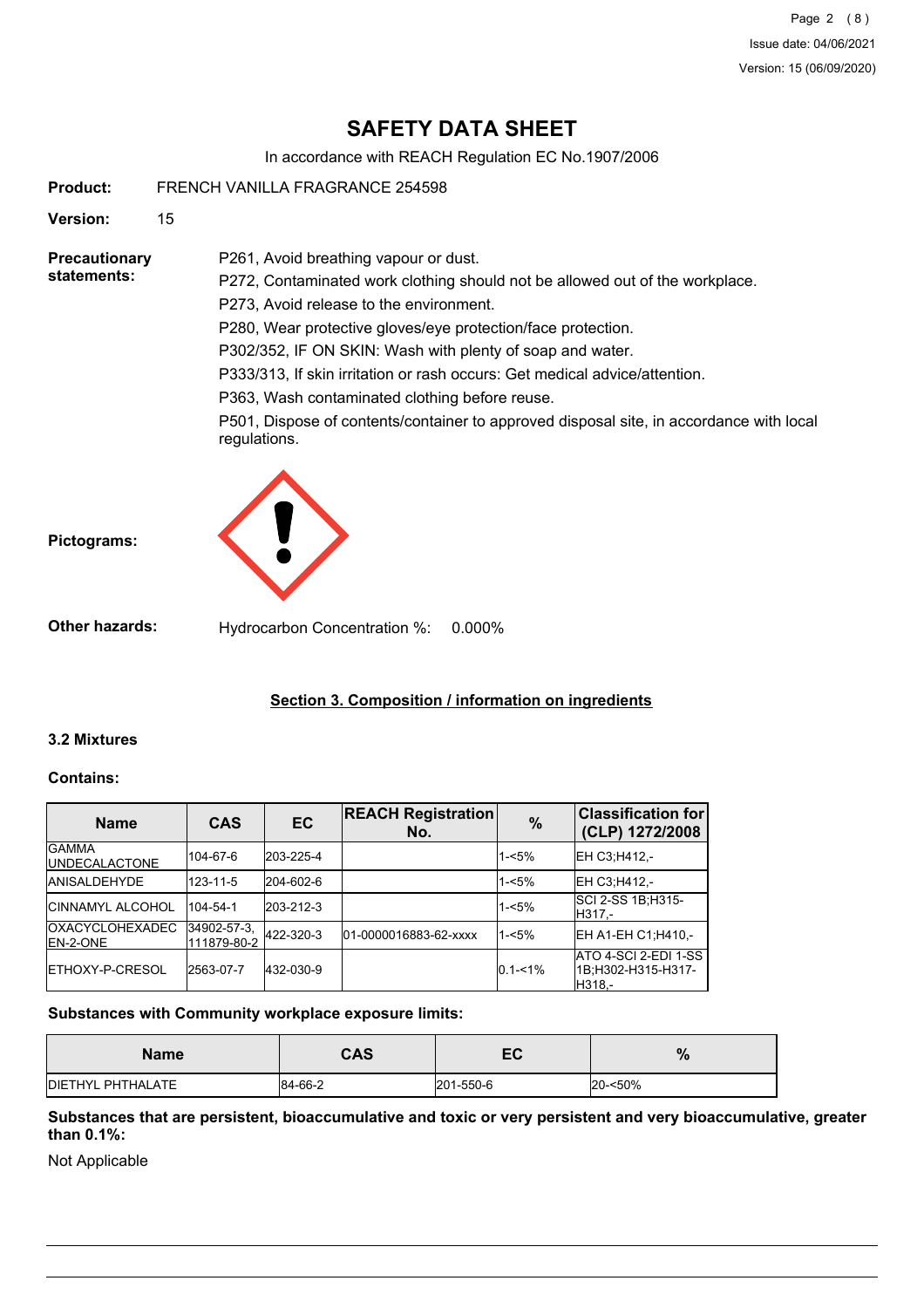Page 3 (8) Issue date: 04/06/2021 Version: 15 (06/09/2020)

# **SAFETY DATA SHEET**

In accordance with REACH Regulation EC No.1907/2006

**Product:** FRENCH VANILLA FRAGRANCE 254598

**Version:** 15

## **Section 4. First-aid measures**

#### **4.1 Description of first aid measures**

IF ON SKIN: Wash with plenty of soap and water.

#### **4.2 Most important symptoms and effects, both acute and delayed**

May cause an allergic skin reaction.

#### **4.3 Indication of any immediate medical attention and special treatment needed**

None expected, see Section 4.1 for further information.

#### **SECTION 5: Firefighting measures**

#### **5.1 Extinguishing media**

Suitable media: Carbon dioxide, Dry chemical, Foam.

#### **5.2 Special hazards arising from the substance or mixture**

In case of fire, may be liberated: Carbon monoxide, Unidentified organic compounds.

#### **5.3 Advice for fire fighters:**

In case of insufficient ventilation, wear suitable respiratory equipment.

#### **Section 6. Accidental release measures**

#### **6.1 Personal precautions, protective equipment and emergency procedures:**

Avoid inhalation. Avoid contact with skin and eyes. See protective measures under Section 7 and 8.

#### **6.2 Environmental precautions:**

Keep away from drains, surface and ground water, and soil.

#### **6.3 Methods and material for containment and cleaning up:**

Remove ignition sources. Provide adequate ventilation. Avoid excessive inhalation of vapours. Contain spillage immediately by use of sand or inert powder. Dispose of according to local regulations.

## **6.4 Reference to other sections:**

Also refer to sections 8 and 13.

#### **Section 7. Handling and storage**

#### **7.1 Precautions for safe handling:**

Keep away from heat, sparks, open flames and hot surfaces. - No smoking. Use personal protective equipment as required. Use in accordance with good manufacturing and industrial hygiene practices. Use in areas with adequate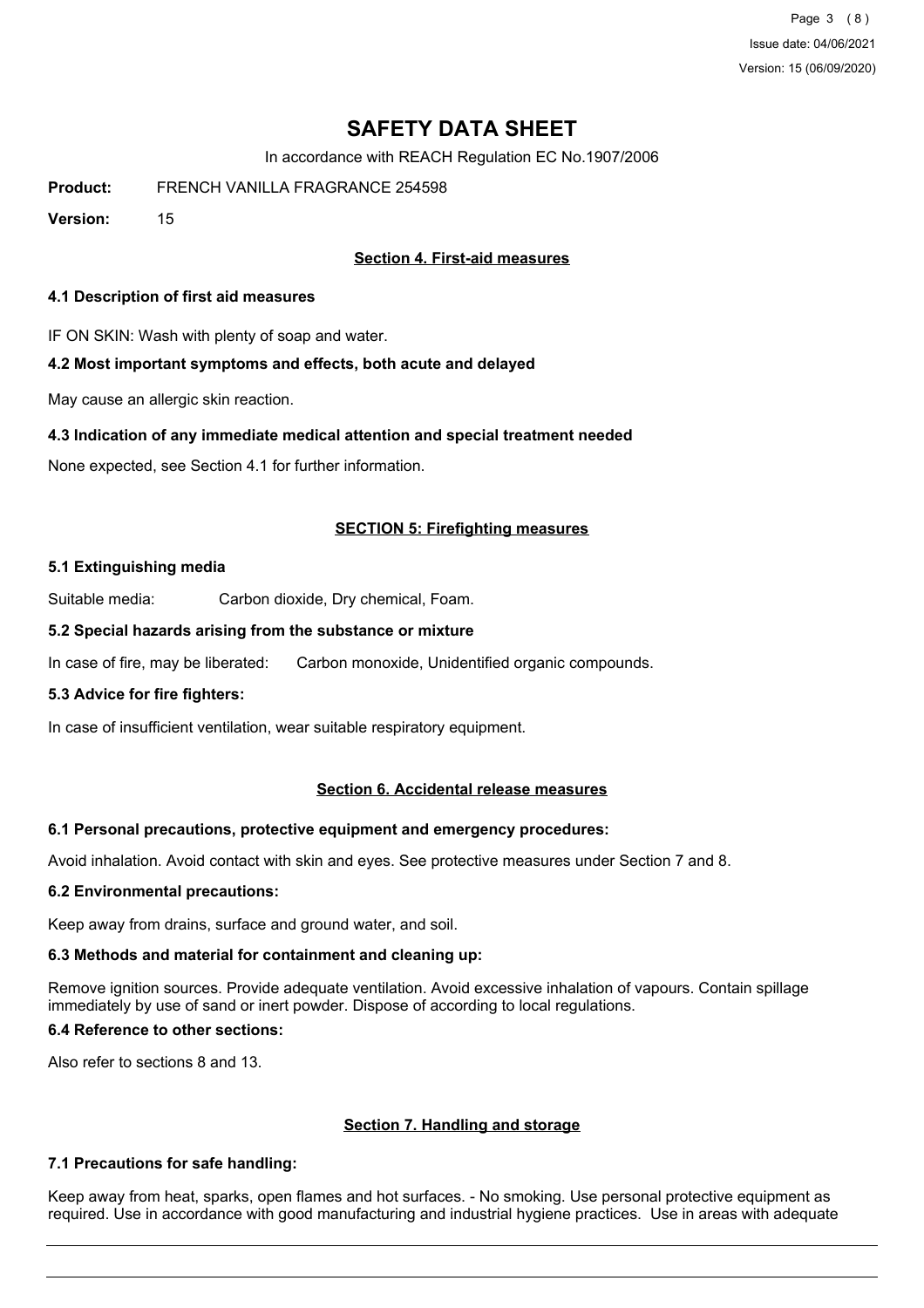Page 4 (8) Issue date: 04/06/2021 Version: 15 (06/09/2020)

# **SAFETY DATA SHEET**

In accordance with REACH Regulation EC No.1907/2006

**Product:** FRENCH VANILLA FRAGRANCE 254598

#### **Version:** 15

ventilation Do not eat, drink or smoke when using this product.

#### **7.2 Conditions for safe storage, including any incompatibilities:**

Store in a well-ventilated place. Keep container tightly closed. Keep cool. Ground/bond container and receiving equipment. Use explosion-proof electrical, ventilating and lighting equipment. Use only non-sparking tools. Take precautionary measures against static discharge.

#### **7.3 Specific end use(s):**

Fragrances: Use in accordance with good manufacturing and industrial hygiene practices.

#### **Section 8. Exposure controls/personal protection**

#### **8.1 Control parameters**

Workplace exposure limits:

| Ingredient                | <b>CAS</b> | EC        | <b>Description</b>                                          | Value |
|---------------------------|------------|-----------|-------------------------------------------------------------|-------|
| <b>IDIETHYL PHTHALATE</b> | 84-66-2    | 201-550-6 | Long-term exposure limit (8-hour<br>TWA) (mg/m3)            | 15    |
|                           |            |           | Short-term exposure limit (15-<br>10<br>$ $ minute) (mg/m3) |       |

# **8.2 Exposure Controls**

### **Eye / Skin Protection**

Wear protective gloves/eye protection/face protection

#### **Respiratory Protection**

Ensure adequate and ongoing ventilation is maintained in order to prevent build up of excessive vapour and to ensure occupational exposure limits are adhered to. If appropriate, and depending on your patterns and volumes of use, the following engineering controls may be required as additional protective measures: a) Isolate mixing rooms and other areas where this material is used or openly handled. Maintain these areas under negative air pressure relative to the rest of the plant. b) Employ the use of Personal protective equipment - an approved, properly fitted respirator with organic vapour cartridges or canisters and particulate filters. c) Use local exhaust ventilation around open tanks and other open sources of potential exposures in order to avoid excessive inhalation, including places where this material is openly weighed or measured. In addition, use general dilution ventilation of the work area to eliminate or reduce possible worker exposures. d) Use closed systems for transferring and processing this material.

Also refer to Sections 2 and 7.

## **Section 9. Physical and chemical properties**

#### **9.1 Information on basic physical and chemical properties**

| Appearance:             | Clear colourless to pale yellow liquid |
|-------------------------|----------------------------------------|
| Odour:                  | Not determined                         |
| <b>Odour threshold:</b> | Not determined                         |
| pH:                     | Not determined                         |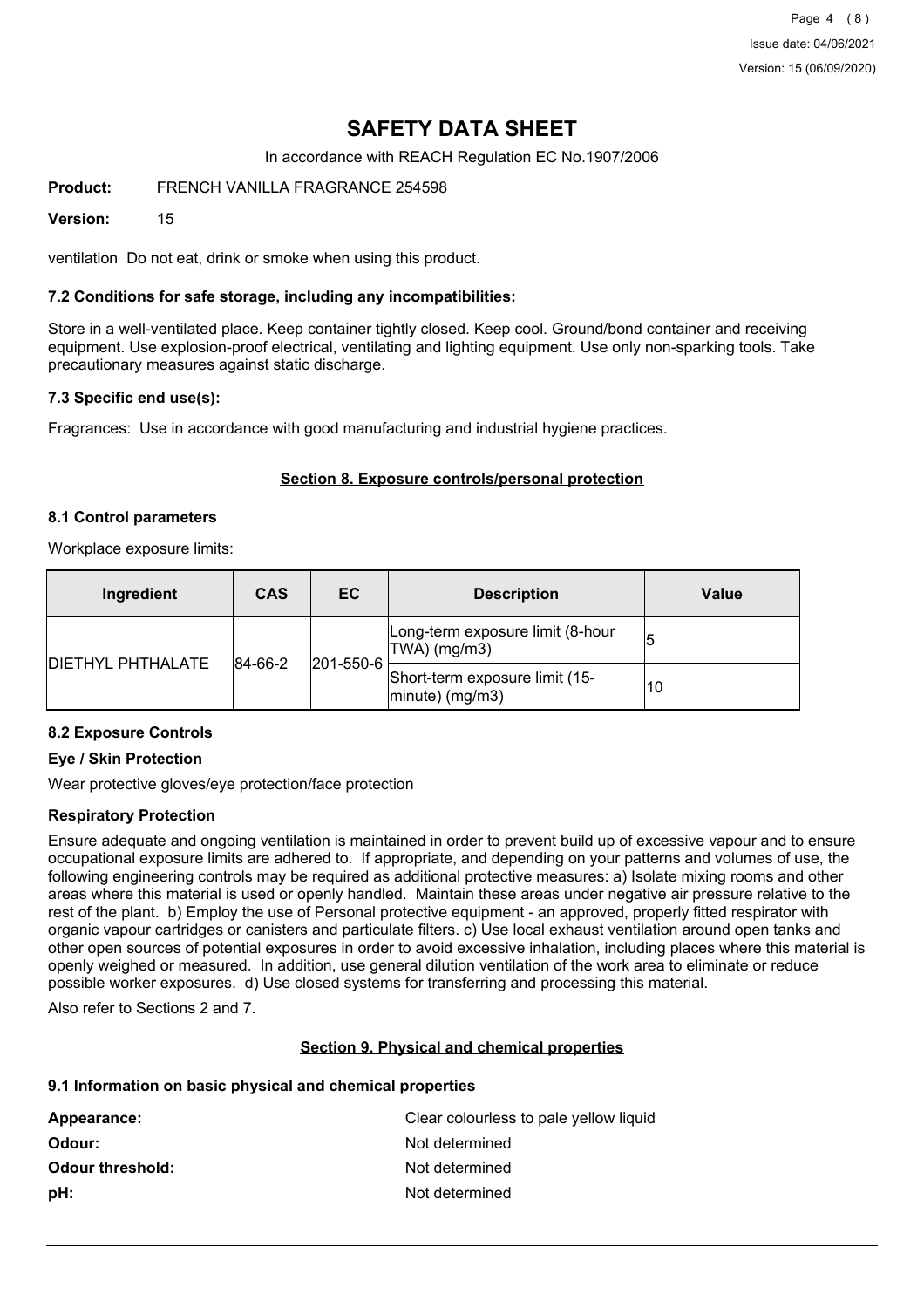Page 5 (8) Issue date: 04/06/2021 Version: 15 (06/09/2020)

# **SAFETY DATA SHEET**

In accordance with REACH Regulation EC No.1907/2006

**Product:** FRENCH VANILLA FRAGRANCE 254598

**Version:** 15

| Melting point / freezing point:               | Not determined                               |
|-----------------------------------------------|----------------------------------------------|
| Initial boiling point / range:                | Not determined                               |
| <b>Flash point:</b>                           | $>$ 100 °C                                   |
| <b>Evaporation rate:</b>                      | Not determined                               |
| Flammability (solid, gas):                    | Not determined                               |
| Upper/lower flammability or explosive limits: | Product does not present an explosion hazard |
| Vapour pressure:                              | 0.01141199 mmHg                              |
| Vapour density:                               | Not determined                               |
| <b>Relative density:</b>                      | 1.0540 - 1.0580                              |
| Solubility(ies):                              | Not determined                               |
| Partition coefficient: n-octanol/water:       | Not determined                               |
| Auto-ignition temperature:                    | Not determined                               |
| <b>Decomposition temperature:</b>             | Not determined                               |
| <b>Viscosity:</b>                             | Not determined                               |
| <b>Explosive properties:</b>                  | Not expected                                 |
| <b>Oxidising properties:</b>                  | Not expected                                 |

**9.2 Other information:** None available

#### **Section 10. Stability and reactivity**

#### **10.1 Reactivity:**

Presents no significant reactivity hazard, by itself or in contact with water.

#### **10.2 Chemical stability:**

Good stability under normal storage conditions.

#### **10.3 Possibility of hazardous reactions:**

Not expected under normal conditions of use.

#### **10.4 Conditions to avoid:**

Avoid extreme heat.

#### **10.5 Incompatible materials:**

Avoid contact with strong acids, alkalis or oxidising agents.

#### **10.6 Hazardous decomposition products:**

Not expected.

#### **Section 11. Toxicological information**

#### **11.1 Information on toxicological effects**

This mixture has not been tested as a whole for health effects. The health effects have been calculated using the methods outlined in Regulation (EC) No 1272/2008 (CLP).

Acute Toxicity: **Acute Toxicity:** Based on available data the classification criteria are not met.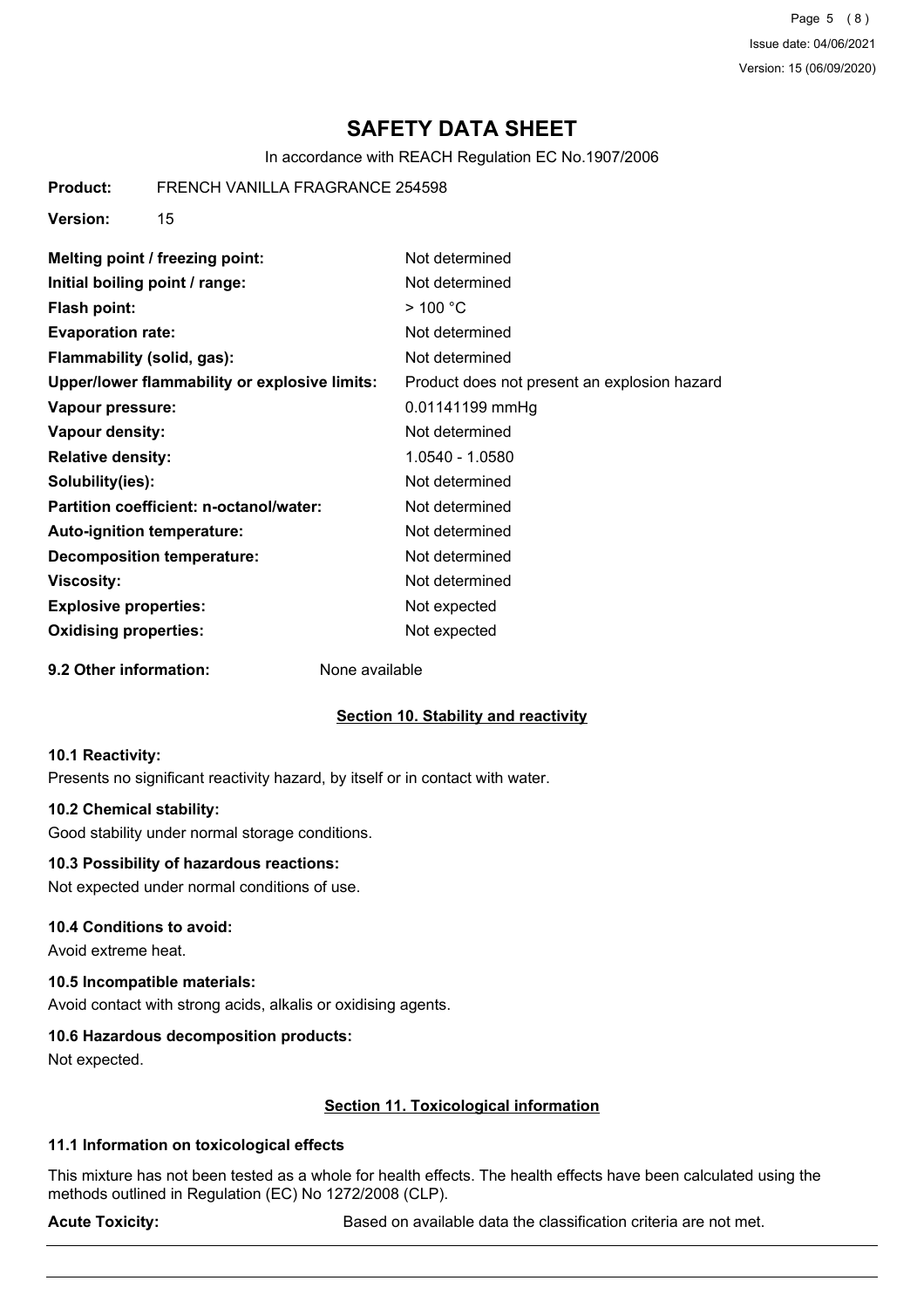Page 6 (8) Issue date: 04/06/2021 Version: 15 (06/09/2020)

# **SAFETY DATA SHEET**

In accordance with REACH Regulation EC No.1907/2006

**Product:** FRENCH VANILLA FRAGRANCE 254598

**Version:** 15

| <b>Acute Toxicity Oral</b>                | >5000                                                            |
|-------------------------------------------|------------------------------------------------------------------|
| <b>Acute Toxicity Dermal</b>              | Not Applicable                                                   |
| <b>Acute Toxicity Inhalation</b>          | Not Available                                                    |
| <b>Skin corrosion/irritation:</b>         | Based on available data the classification criteria are not met. |
| Serious eye damage/irritation:            | Based on available data the classification criteria are not met. |
| <b>Respiratory or skin sensitisation:</b> | Sensitization - Skin Category 1                                  |
| Germ cell mutagenicity:                   | Based on available data the classification criteria are not met. |
| <b>Carcinogenicity:</b>                   | Based on available data the classification criteria are not met. |
| <b>Reproductive toxicity:</b>             | Based on available data the classification criteria are not met. |
| <b>STOT-single exposure:</b>              | Based on available data the classification criteria are not met. |
| <b>STOT-repeated exposure:</b>            | Based on available data the classification criteria are not met. |
| <b>Aspiration hazard:</b>                 | Based on available data the classification criteria are not met. |

#### **Information about hazardous ingredients in the mixture**

Not Applicable

Refer to Sections 2 and 3 for additional information.

#### **Section 12. Ecological information**

| <b>12.1 Toxicity:</b>                                                    |               |
|--------------------------------------------------------------------------|---------------|
| Harmful to aquatic life with long lasting effects.                       |               |
| 12.2 Persistence and degradability:                                      | Not available |
| 12.3 Bioaccumulative potential:                                          | Not available |
| 12.4 Mobility in soil:                                                   | Not available |
| 12.5 Results of PBT and vPvB assessment:                                 |               |
| This substance does not meet the PBT/vPvB criteria of REACH, annex XIII. |               |
|                                                                          |               |

**12.6 Other adverse effects:** Not available

# **Section 13. Disposal considerations**

#### **13.1 Waste treatment methods:**

Dispose of in accordance with local regulations. Avoid disposing into drainage systems and into the environment. Empty containers should be taken to an approved waste handling site for recycling or disposal.

#### **Section 14. Transport information**

| Not classified                              |
|---------------------------------------------|
| $\overline{\phantom{0}}$                    |
| Not classified                              |
| Not classified                              |
| Not classified                              |
| Not environmentally hazardous for transport |
|                                             |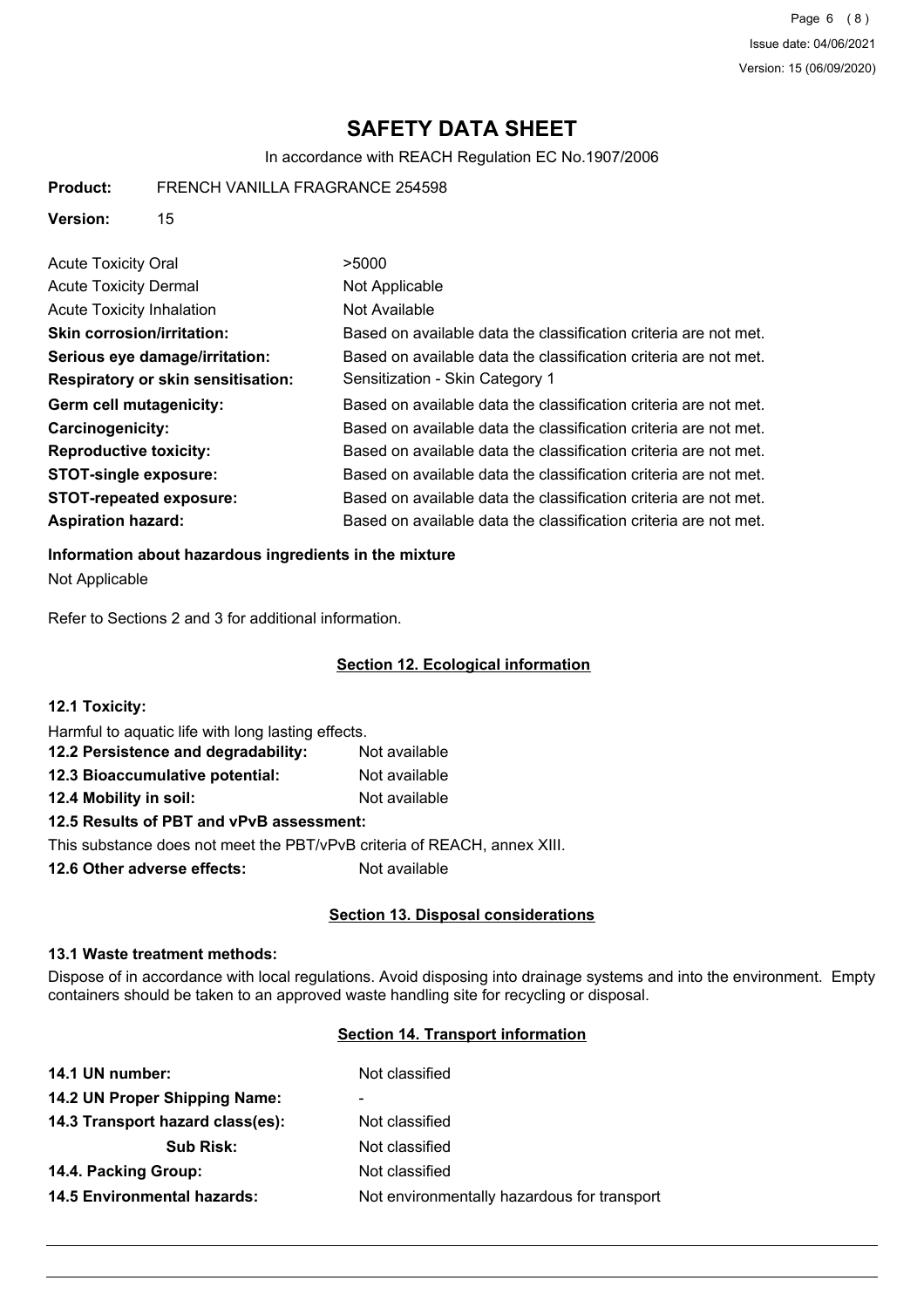Page 7 (8) Issue date: 04/06/2021 Version: 15 (06/09/2020)

# **SAFETY DATA SHEET**

In accordance with REACH Regulation EC No.1907/2006

**Product:** FRENCH VANILLA FRAGRANCE 254598

**Version:** 15

### **14.6 Special precautions for user:** None additional

**14.7 Transport in bulk according to Annex II of MARPOL73/78 and the IBC Code:**

Not classified

## **Section 15. Regulatory information**

# **15.1 Safety, health and environmental regulations/legislation specific for the substance or mixture** None additional

# **15.2 Chemical Safety Assessment**

A Chemical Safety Assessment has not been carried out for this product.

|                                 | Section 16. Other information |
|---------------------------------|-------------------------------|
| <b>Concentration % Limits:</b>  | EH C3=12.08% SS 1=50.00%      |
| <b>Total Fractional Values:</b> | EH C3=8.28 SS 1=2.00          |

**Key to revisions:**

Information about hazardous ingredients in the mixture SECTION 3: Composition/information on ingredients Workplace exposure limits

## **Key to abbreviations:**

| <b>Abbreviation</b> | <b>Meaning</b>                                                             |
|---------------------|----------------------------------------------------------------------------|
| ATO 4               | Acute Toxicity - Oral Category 4                                           |
| EDI <sub>1</sub>    | Eye Damage / Irritation Category 1                                         |
| <b>EHA1</b>         | Hazardous to the Aquatic Environment - Acute Hazard Category 1             |
| <b>EH C1</b>        | Hazardous to the Aquatic Environment - Long-term Hazard Category 1         |
| <b>IEH C3</b>       | Hazardous to the Aquatic Environment - Long-term Hazard Category 3         |
| H302                | Harmful if swallowed.                                                      |
| H315                | Causes skin irritation.                                                    |
| H317                | May cause an allergic skin reaction.                                       |
| H318                | Causes serious eye damage.                                                 |
| H410                | Very toxic to aquatic life with long lasting effects.                      |
| H412                | Harmful to aquatic life with long lasting effects.                         |
| P261                | Avoid breathing vapour or dust.                                            |
| P264                | Wash hands and other contacted skin thoroughly after handling.             |
| P270                | Do not eat, drink or smoke when using this product.                        |
| P272                | Contaminated work clothing should not be allowed out of the workplace.     |
| P273                | Avoid release to the environment.                                          |
| P280                | Wear protective gloves/eye protection/face protection.                     |
| P301/312            | IF SWALLOWED: call a POISON CENTER or doctor/physician if you feel unwell. |
| P302/352            | IF ON SKIN: Wash with plenty of soap and water.                            |